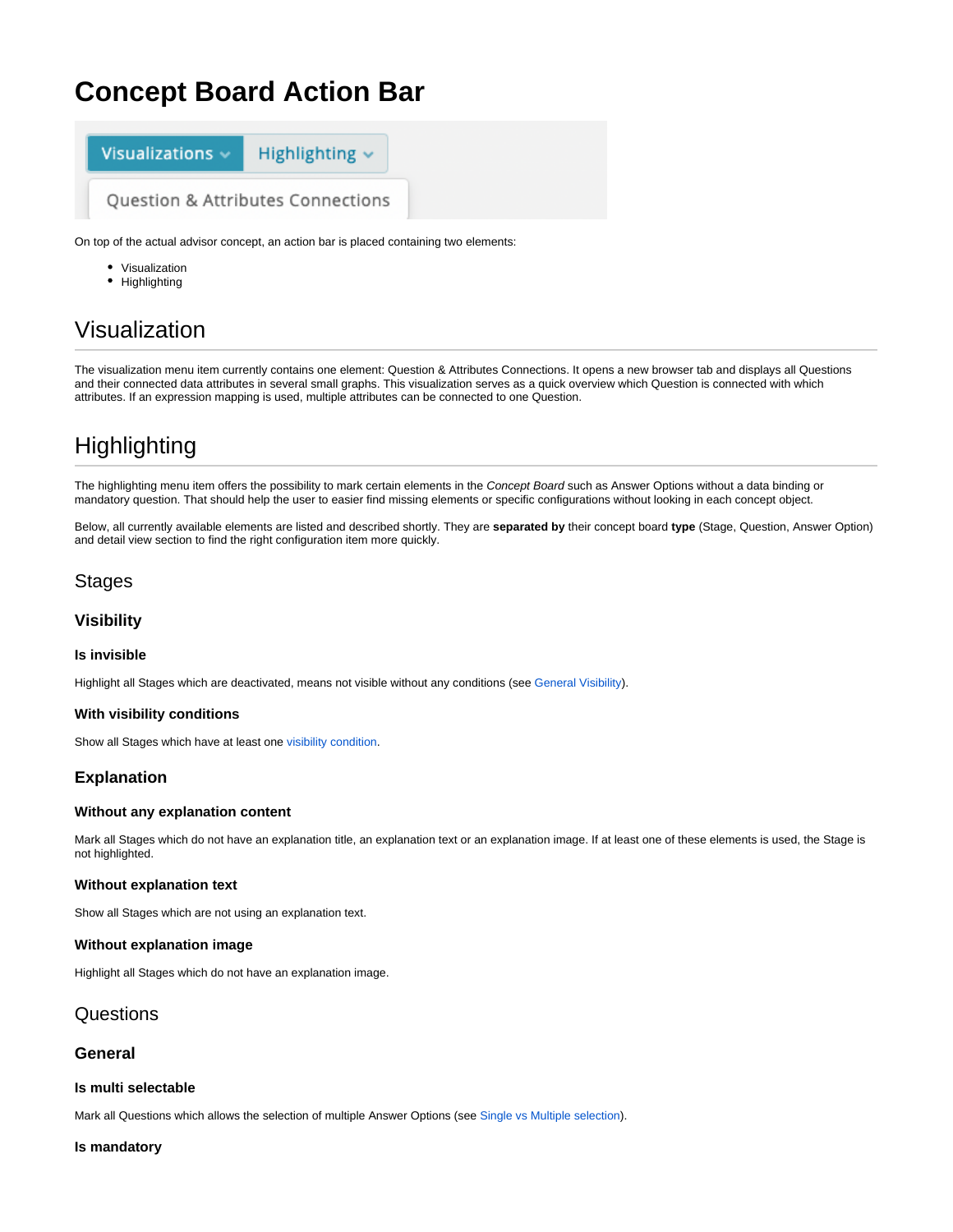Highlight all Questions which have to be answered to progress within the advisor flow.

# **Data Binding**

#### **No data binding**

Show all Questions which are not connected a one (simple or automatic mapping) or multiple (expression mapping) data attributes (see Data Binding and [Connections\)](https://documentation.excentos.com/display/WORKBENCH/Data+Binding+and+Connections).

#### **Simple option mapping**

Highlight all Questions which use the [simple data attribute mapping](https://documentation.excentos.com/display/WORKBENCH/Simple+Mapping).

#### **Expression option mapping**

Mark all Questions which use the [expression data attribute mapping](https://documentation.excentos.com/display/WORKBENCH/Expression+Mapping).

#### **Automatic option mapping**

Highlight all Questions which use the [automatic data attribute mapping.](https://documentation.excentos.com/display/WORKBENCH/Automatic+Mapping)

# **Matching Reasoning**

# **With hard filter**

Show all Questions for which hard filtering is enabled (see [filter settings\)](https://documentation.excentos.com/display/WORKBENCH/Matching#Matching-FilterSettingsFilterMode).

#### **Without reasoning**

Mark all Questions which do not use any reasoning at all.

#### **With default reason texts**

Highlight all Questions which use the default reason texts. Normally, these texts are only useful during the concept developing process and should be replaced by more context specific texts.

# **Answer Option Type**

#### **Is ordered**

Show all Questions which have the Answer Option type [ordered.](https://documentation.excentos.com/display/WORKBENCH/Ordered)

#### **Is numeric**

Highlight all Questions which have the Answer Option type [continuous numeric](https://documentation.excentos.com/display/WORKBENCH/Continuous+Numeric).

#### **Is boolean**

Mark all Questions which have the Answer Option type [boolean.](https://documentation.excentos.com/display/WORKBENCH/Boolean+Question)

#### **Is range selectable**

Highlight all Questions for which the [range selection](https://documentation.excentos.com/display/WORKBENCH/Answer+Option+Type#AnswerOptionType-RangeSelectableRangeSelectable) toggle button is enabled.

#### **Visibility**

#### **Is invisible**

Highlight all Questions which are deactivated, means not visible without any conditions (see [General Visibility\)](https://documentation.excentos.com/display/WORKBENCH/Set+the+Visibility#SettheVisibility-GeneralVisibilityGeneralVisibility).

#### **With visibility conditions**

Show all Questions which have at least one [visibility condition.](https://documentation.excentos.com/display/WORKBENCH/Set+the+Visibility#SettheVisibility-ConditionalVisibilityConditionalVisibility)

#### **Has option hiding configuration**

Highlight all Questions which use the [non-matching hiding configuration](https://documentation.excentos.com/display/WORKBENCH/Hide+non-matching+Answers) for their Answer Options.

#### **Explanation**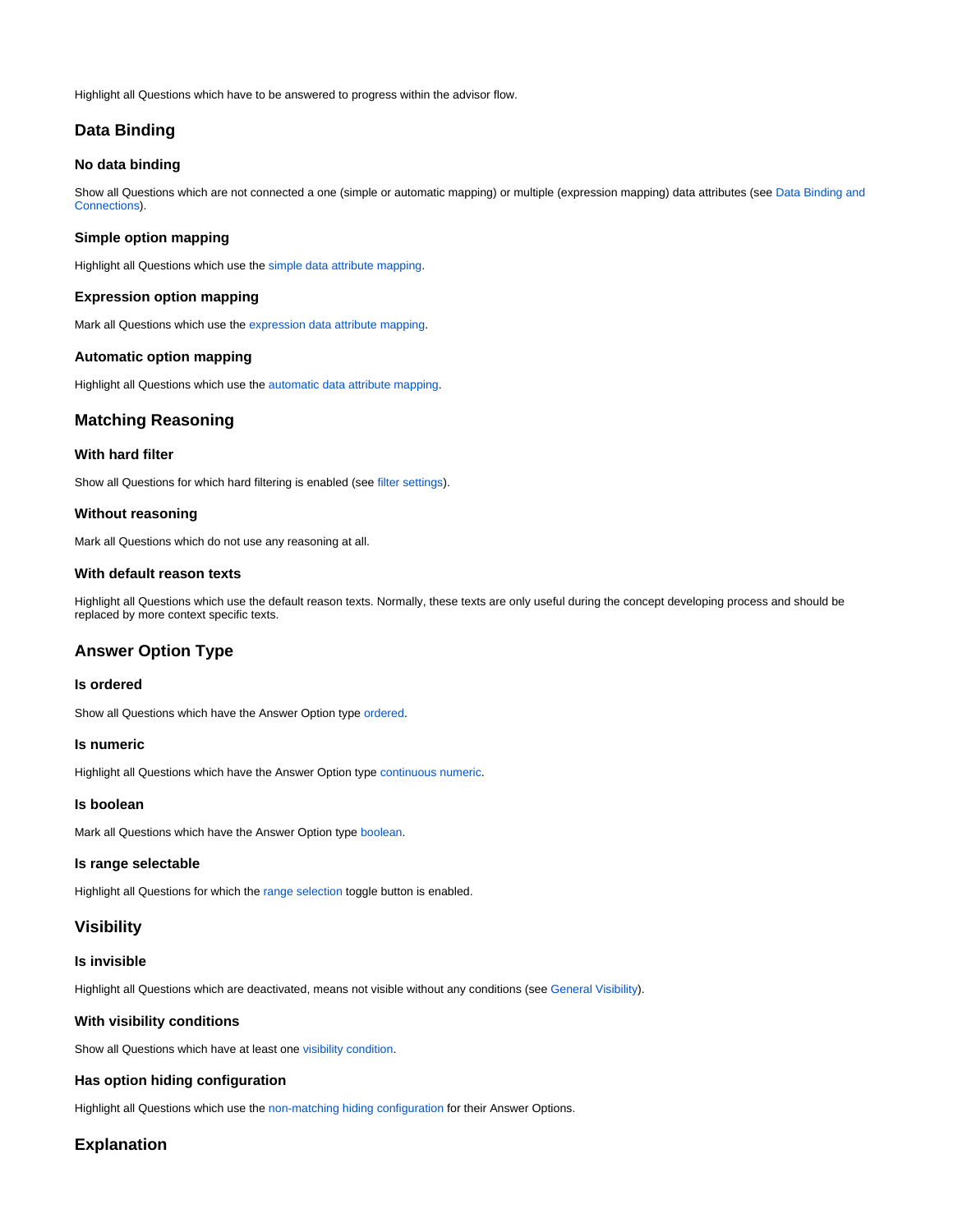#### **Without any explanation content**

Mark all Questions which do not have an explanation title, an explanation text or an explanation image. If at least one of these elements is used, the Stage is not highlighted.

#### **Without explanation text**

Show all Questions which are not using an explanation text.

#### **Without explanation image**

Highlight all Questions which do not have an explanation image.

# Answer Options

## **General**

#### **Is non-matching**

Mark all Answer Options for which the non-matching mode is active. These options are not interfering the result list and not generating any reason texts (se e [General Properties](https://documentation.excentos.com/display/WORKBENCH/Answer+Option)).

# **Data Binding**

#### **No data binding**

Highlight all Answer Options which are not bound to an attribute value via simple or expression mapping.

#### **Has unbound values**

Show all Answer Options which are bound to an attribute value which is not part of the product data at all/anymore.

# **Matching Reasoning**

#### **Has alternative options**

Highlight all Answer Options which have at least one [alternative Answer Option](https://documentation.excentos.com/display/WORKBENCH/Matching#Matching-AlternativeAnswerOptionsUsecaseAlternativeAnswerOptions).

#### **With specific reasoning**

Show all Answer Options for which a specific reasoning is enabled (positive or negative reasoning) and individual texts are defined.

#### **With default reason texts**

Works similar like the condition above with the difference that all Answer Options are marked which have default/fallback reason texts defined.

## **Visibility**

#### **Is invisible**

Highlight all Answer Options which are deactivated, means not visible without any conditions (see [General Visibility](https://documentation.excentos.com/display/WORKBENCH/Set+the+Visibility#SettheVisibility-GeneralVisibilityGeneralVisibility)).

#### **With visibility conditions**

Show all Answer Options which have at least one [visibility condition.](https://documentation.excentos.com/display/WORKBENCH/Set+the+Visibility#SettheVisibility-ConditionalVisibilityConditionalVisibility)

## **Preselection**

#### **Has initial preselection**

Mark all Answer Options for which the initial preselection is enabled. Means, the option is already selected when the Product Guide starts.

#### **Has conditional preselections**

Highlight all Answer Options which have conditions which define when the Answer Option gets selected automatically.

## **Explanation**